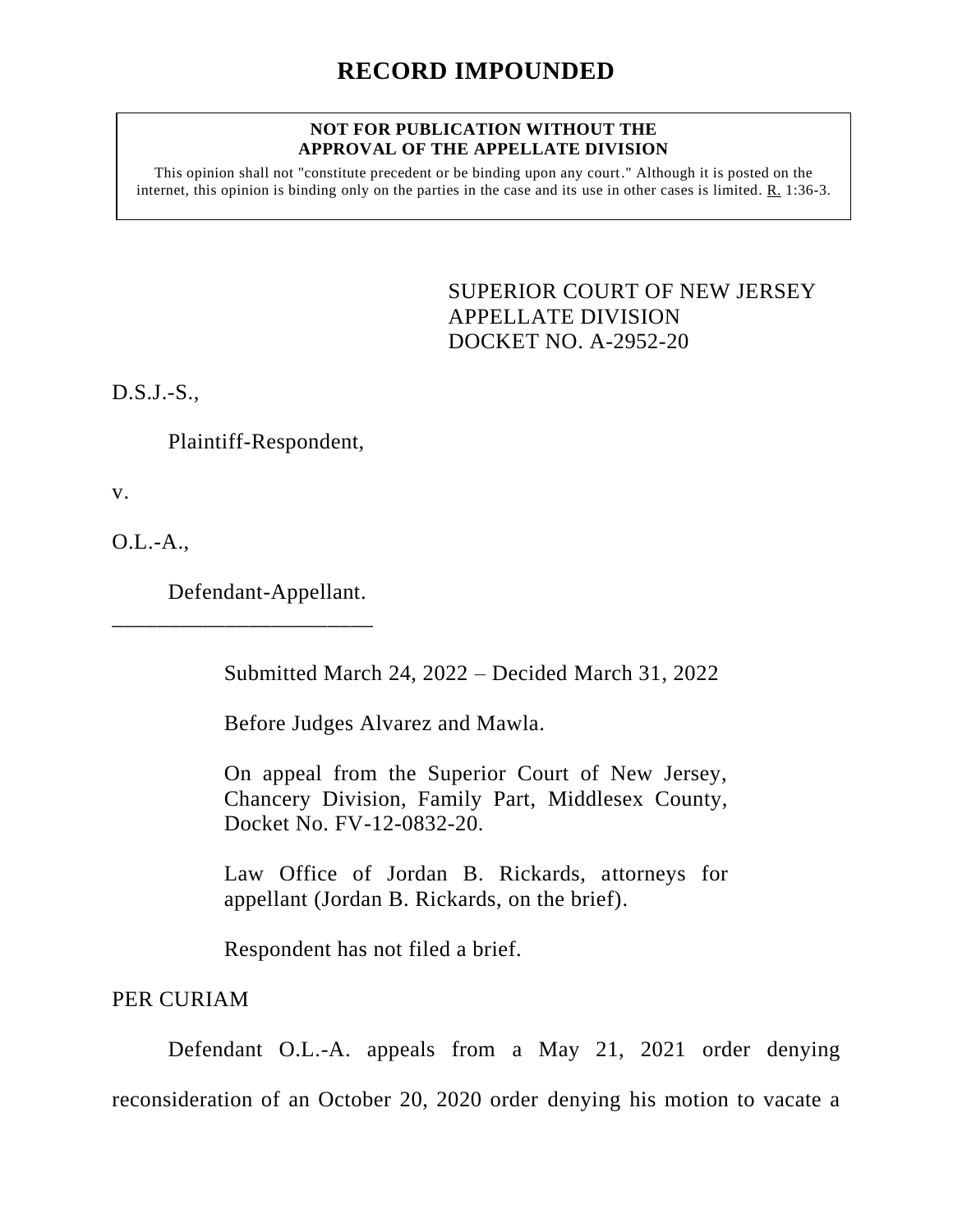final restraining order (FRO) entered in favor of plaintiff D.S.J.-S., pursuant to the Prevention of Domestic Violence Act (PDVA), N.J.S.A. 2C:25-17 to -35. We reverse and remand for further proceedings consistent with this opinion.

On November 1, 2019, plaintiff filed a domestic violence complaint alleging defendant committed acts of assault, harassment, and terroristic threats. Plaintiff was granted a temporary restraining order (TRO) and it was served on defendant, who was in police custody. The matter was heard on November 14, 2019. The trial judge made no inquiry regarding defendant's whereabouts, and instead questioned plaintiff. Plaintiff testified defendant was arrested on the night of the incident. After hearing the testimony, the judge stated: "Again the defendant has failed to appear here despite service and notice of today's proceeding." He then made fact findings and entered the FRO.

On May 5, 2020, defendant filed a motion to vacate the FRO. His attorney certified defendant did not appear for the FRO hearing because he was detained by Immigration and Customs Enforcement (ICE) and held in the Essex County Correctional Facility on November 8, 2019, following his arrest. Defendant was scheduled to appear for deportation proceedings on May 8, 2020. Counsel's certification attached a November 4, 2019 ICE arrest warrant noting service on defendant on November 8, 2019, along with a notice to appear before an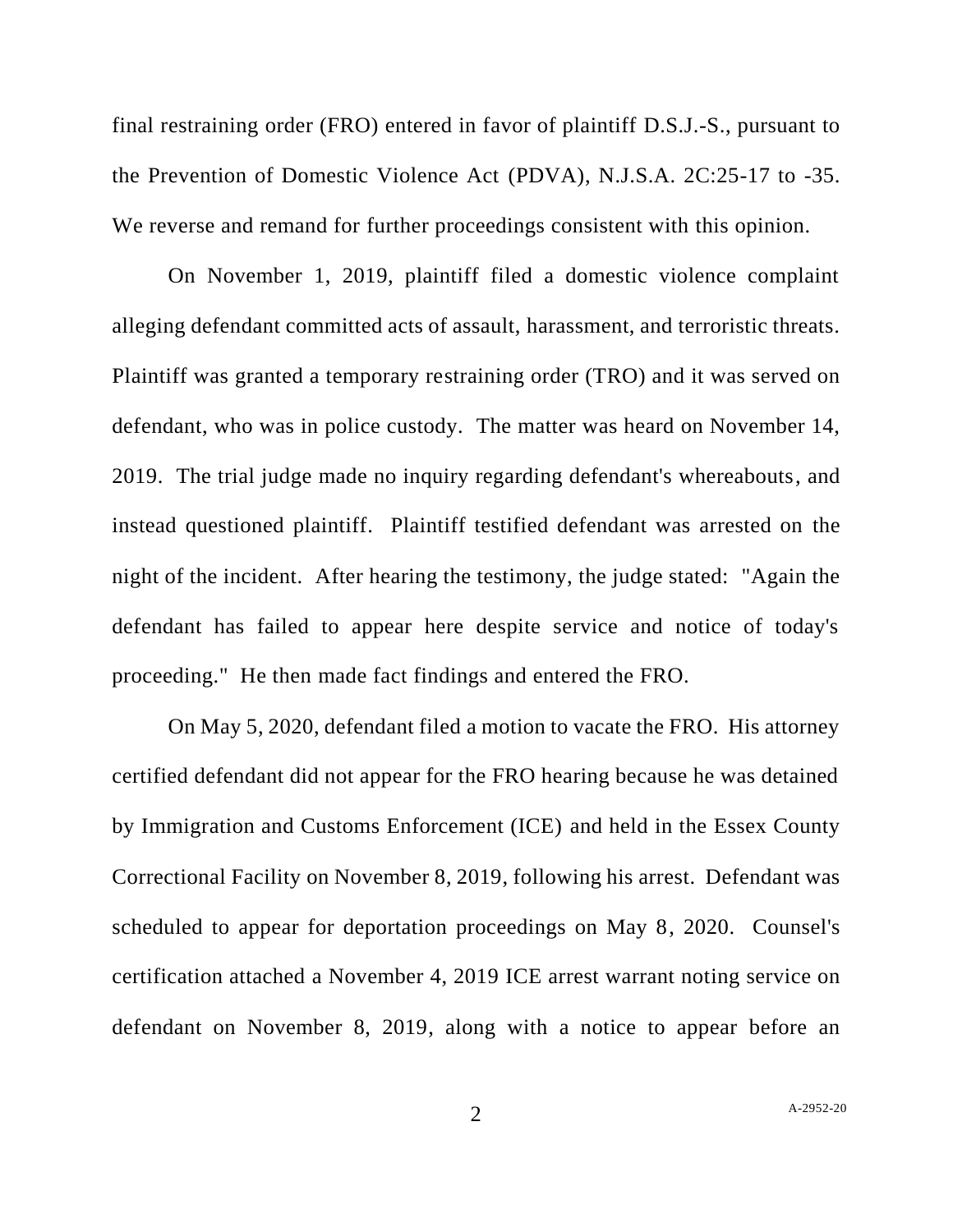immigration judge at a date yet to be scheduled. The notice corroborated defendant's detention at the Essex County Jail as of November 8.

Counsel further certified "[d]efendant did not voluntarily absent himself from the [FRO] hearing, but was instead incarcerated at the time, and was not produced to court, even though he was in a neighboring county's correctional institution." Defendant's motion sought to vacate the FRO to "have an opportunity for a full and fair hearing for the [c]ourt to assess the credibility of the witnesses and hear from [d]efendant as to whether a [FRO] should be issued in this case." Plaintiff filed no opposition to the motion.

On October 20, 2020, the trial judge denied the motion. The order noted "[n]o supplemental certification has been received as to defendant's current status" and found:

> Defendant was . . . properly served with notice of the November 14, 2019[] hearing. At the time of [the] hearing, plaintiff had no specific information beyond her awareness of defendant's arrest by immigration officials. The current application provides no documentation as to defendant's incarceration. Moreover, no affirmative acts on the part of the defendant to advise of his location are referenced within the current application<sup>[]</sup> or known.

Defendant filed a motion for reconsideration and provided a certification from himself and his attorney. His attorney explained that following defendant's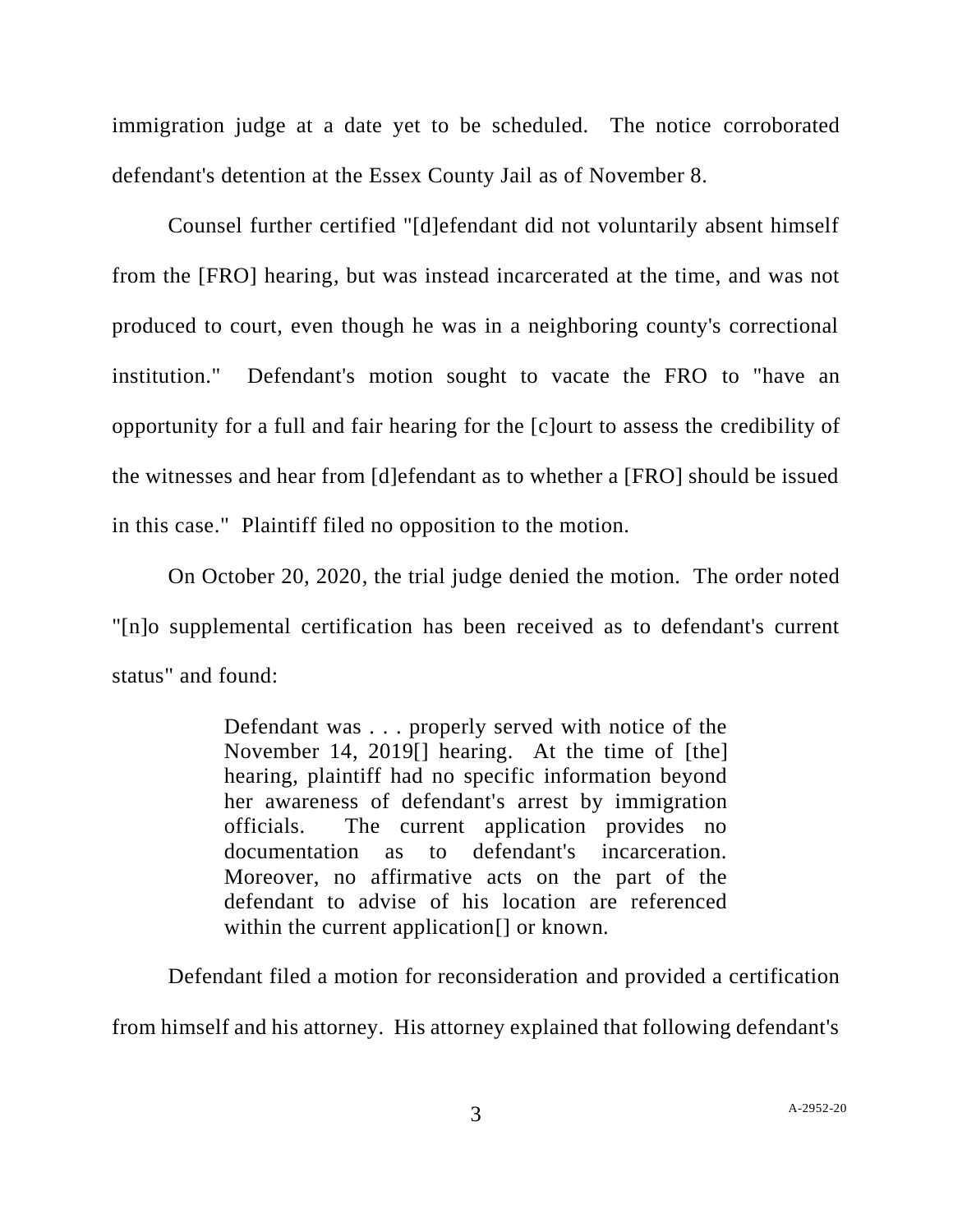arrest, he appeared before a Criminal Part judge in Middlesex Vicinage who denied the State's pre-trial detention motion. However, defendant was not released and was instead transferred to ICE custody and taken to Essex County Jail the same day. Counsel explained defendant was produced from Essex to attend a pre-indictment conference before the Criminal Part judge in Middlesex and was admitted to pre-trial intervention on February 19, 2020. He certified defendant first learned about the FRO at the February hearing. In March 2020, defendant requested release on bond from the immigration court judge, which was denied. He "made several requests" of the Essex County Jail to inquire whether he had a court proceeding in the Middlesex Family Part and was advised there were no scheduled proceedings. Defendant remained in jail until his removal proceeding on July 24, 2020, in which he prevailed, was granted lawful permanent residence, and thereafter released.

Defendant's certification mirrored his attorney's, adding that in March 2020 he contracted COVID-19 while in detention "and was subject to quarantine within the facility" and "was restricted in [his] ability to contact . . . family, [his] attorney or the [c]ourt."

The trial judge denied the motion for reconsideration, finding:

Counsel concedes that the initial motion "did not include evidence to supplement the argument that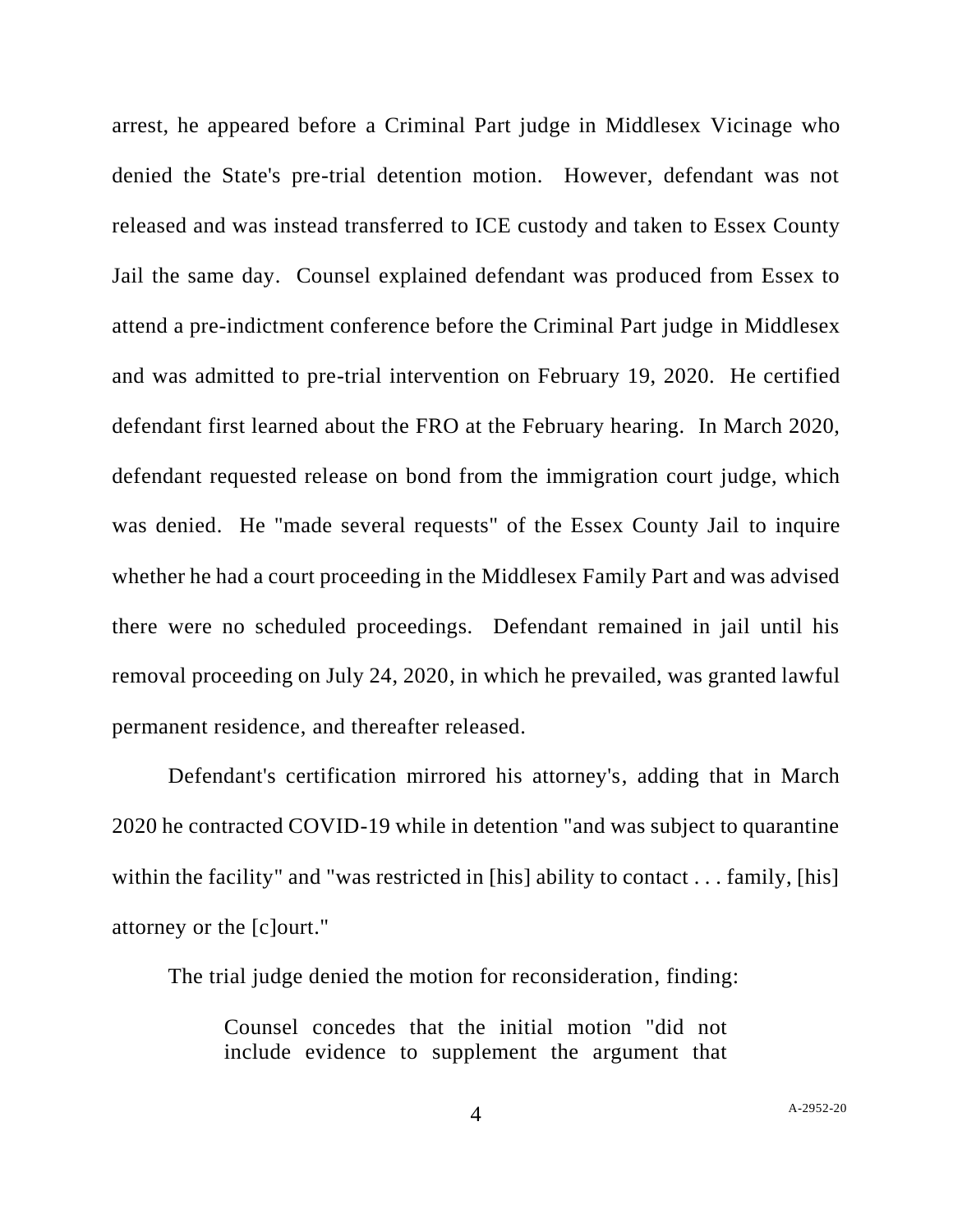[defendant] was in custody at the time and therefore unable to appear before this [c]ourt for the [FRO] hearing." Counsel certifies that the [m]otion for [r]econsideration supplements the prior filing with "additional evidence." Counsel does not argue, however, that such evidence was not reasonably available . . . at the time of the initial application to vacate. The additional evidence therefore cannot serve as a basis for reconsideration. Further . . . [d]efendant was personally served . . . with the [TRO,] which contained notice of the November 14, 2019 proceeding. No proofs of incarceration have ever been produced.

Defendant raises the following arguments on appeal:

## I. THE DEFENDANT'S CONSTITUTIONAL AND STATUTORY RIGHTS WERE VIOLATED BY BEING INVOLUNTARILY TRIED IN ABSTENTIA WHILE HE WAS INCARCERATED.

A. The right to be present at trial, generally.

B. The right to be present at trial is applicable to [FRO] hearings.

C. The [d]efendant did not waive his right to be present at his [FRO] trial.

D. The [d]efendant could not appear at the hearing because he was incarcerated, and the court failed to produce him.

II. THE TRIAL COURT ERRED BY NOT HOLDING A HEARING ONCE IT BECAME AWARE OF THE DEFENDANT'S INCARCERATION DURING THE [FRO] HEARING.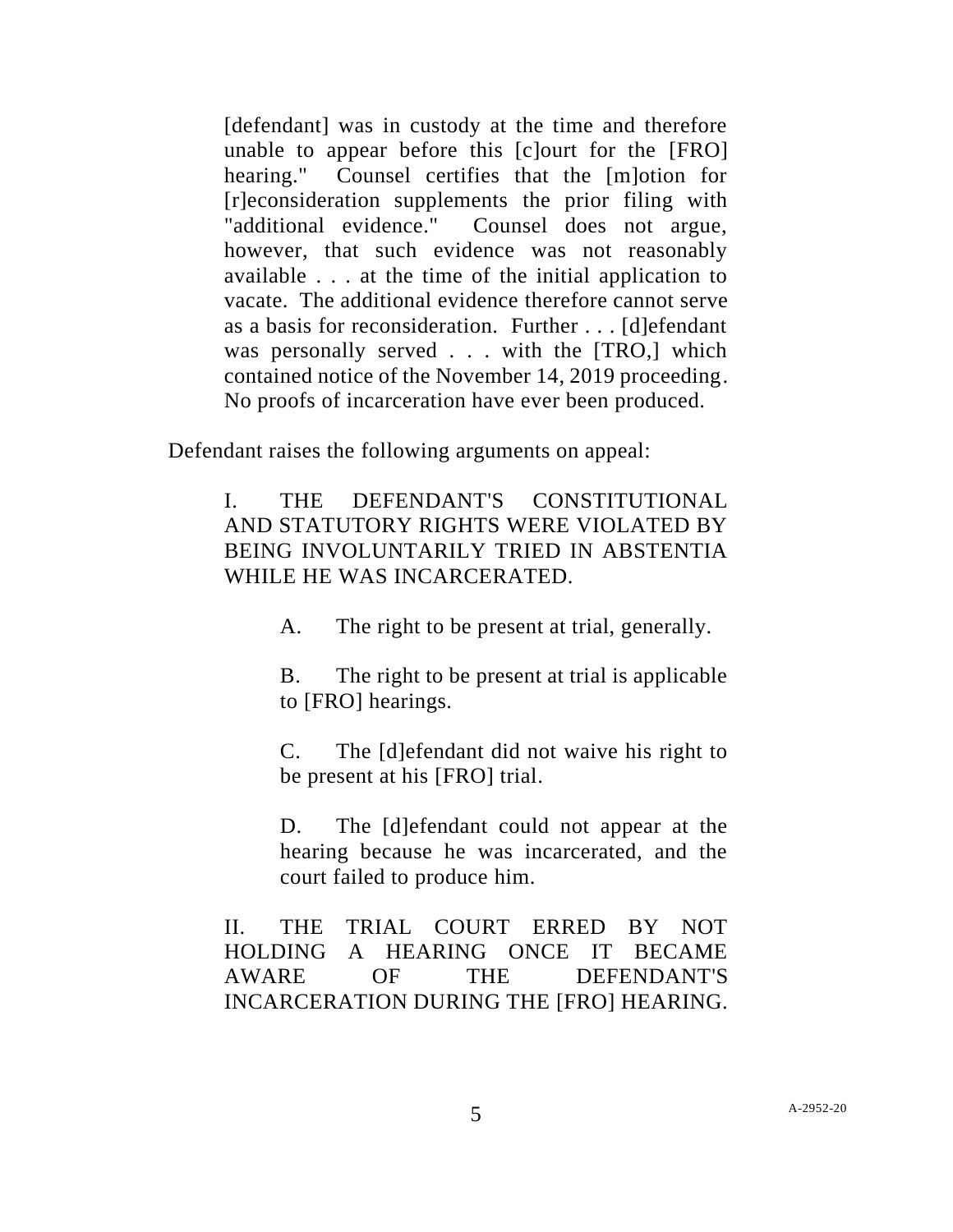An aggrieved party may seek reconsideration pursuant to Rule 4:49-2 where (1) the court based its decision on "a palpably incorrect or irrational basis," (2) the court either failed to consider or "appreciate the significance of probative, competent evidence[,]" or (3) the moving party is presenting "new or additional information . . . which it could not have provided on the first application . . . ." Cummings v. Bahr, 295 N.J. Super. 374, 384 (App. Div. 1996) (quoting D'Atria v. D'Atria, 242 N.J. Super. 392, 401 (Ch. Div. 1990)). We review the denial of a motion for reconsideration for an abuse of discretion. Id. at 389.

The policies and procedures for domestic violence cases were promulgated by our Supreme Court in the New Jersey Domestic Violence Procedures Manual. Sup. Ct. of N.J. & Att'y Gen. of N.J., State of New Jersey Domestic Violence Procedures Manual (Oct. 9, 2008). <sup>1</sup> Section 4.9 of the manual governs procedure for final hearings and states: "Where the defendant does not appear at the final hearing, and proof of service has been provided, the court should proceed with the final hearing and may enter a final order in default." Id. at § 4.9.8 (emphasis added).

 $<sup>1</sup>$  The manual may be found online at</sup> https://www.njcourts.gov/courts/assets/family/dvprcman.pdf.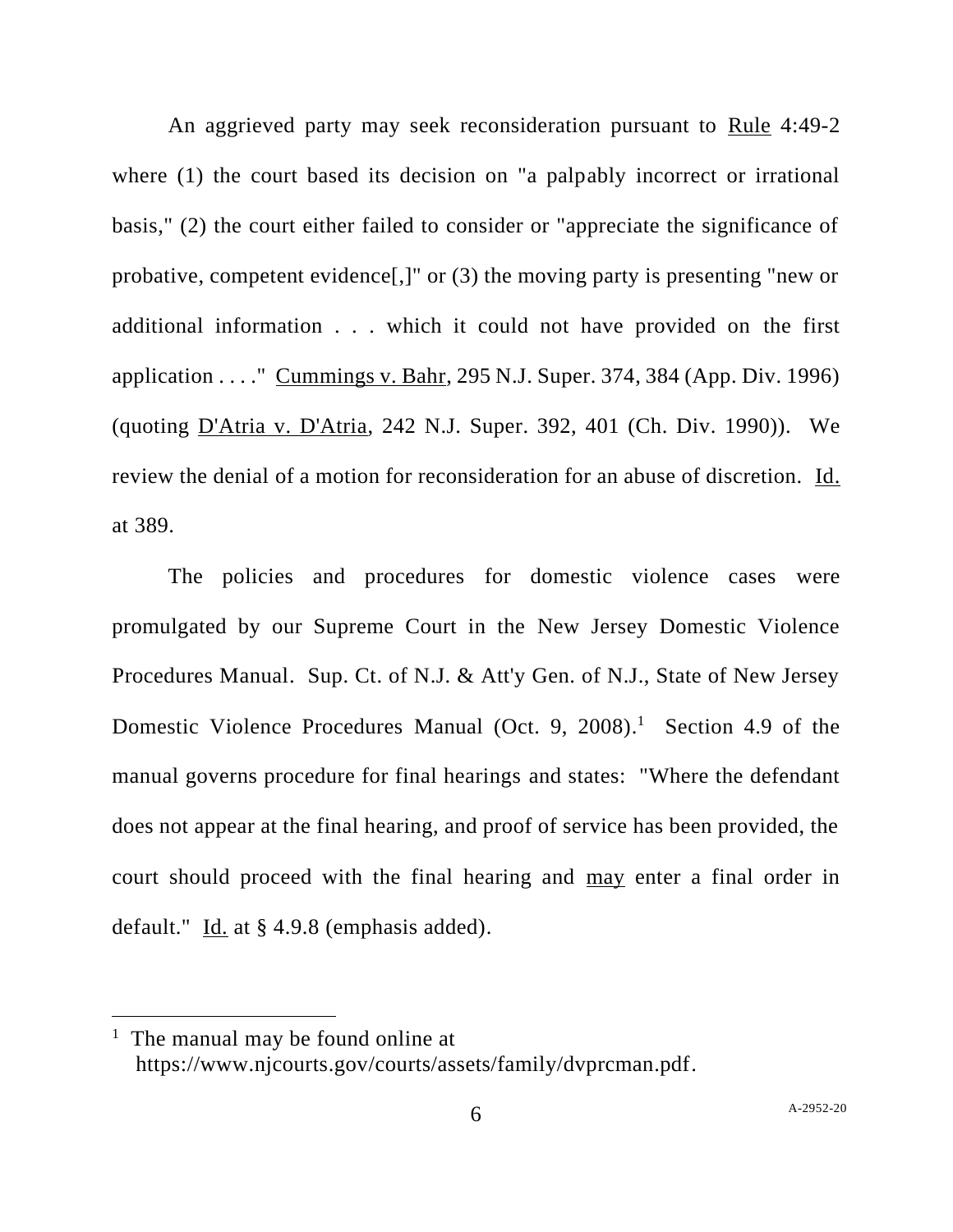We have stated: "Due process is a fundamental right accorded to both parties under the PDVA." T.M.S. v. W.C.P., 450 N.J. Super. 499, 505 (App. Div. 2017). The Supreme Court has held: "At a minimum, due process requires that a party in a judicial hearing receive 'notice defining the issues and an adequate opportunity to prepare and respond.'" J.D. v. M.D.F., 207 N.J. 458, 478 (2011) (quoting H.E.S. v. J.C.S., 175 N.J. 309, 321-22 (2003)).

Pursuant to these principles, we are convinced the denial of defendant's reconsideration motion was error. The judge focused on whether defendant's counsel was able to provide additional evidence of defendant's inability to attend the FRO hearing, while ignoring evidence already in the record, indicating he should not have proceeded with the FRO default hearing in the first place. Indeed, the FRO hearing transcript reveals no effort by the trial judge to determine defendant's whereabouts after plaintiff informed him defendant was arrested the night of the incident.

Furthermore, the judge gave no weight to defense counsel's certification on the motion to vacate the default detailing why defendant did not appear for the FRO hearing and providing objective evidence of his detention by ICE. Because the FRO was entered by default the judge was obliged to consider "'the opening of [the] default judgment[] . . . with great liberality,' and . . . tolerate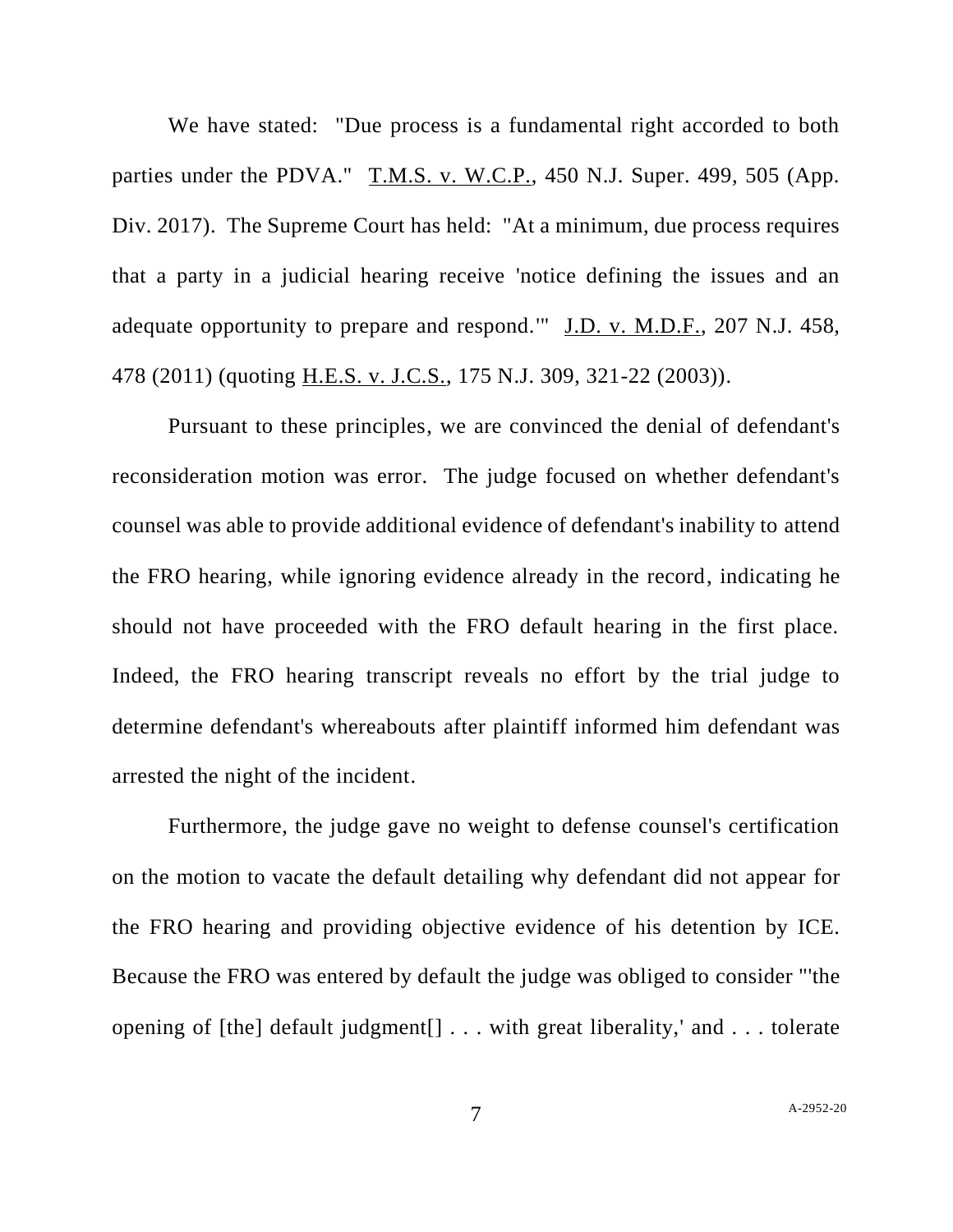'every reasonable ground for indulgence . . . to the end that a just result is reached.'" See Mancini v. Eds ex rel. N.J. Auto. Full Ins. Underwriting Ass'n, 132 N.J. 330, 334 (1993) (quoting Marder v. Realty Constr. Co., 84 N.J. Super. 313, 319 (App. Div. 1964)). The judge should have granted the motion for reconsideration because his initial decision was palpably incorrect and failed to "appreciate the significance of [the] probative, competent evidence[]" in the record. Cummings, 295 N.J. Super. at 384 (quoting D'Atria, 242 N.J. Super. at 401).

Although not raised on appeal, we are concerned by the way the judge elicited testimony from plaintiff during the FRO hearing. The transcript shows the judge read the complaint to plaintiff in a narrative fashion and, with few exceptions, elicited "yes" or "no" answers from her. We appreciate the FRO hearing occurred by default, but even in such instances the court should be careful not to ask leading questions beyond those necessary to lay a foundation for a parties' testimony. See N.J.R.E. 611(c); see also L.M.F. v. J.A.F., Jr., 421 N.J. Super. 523, 537 (App. Div. 2011) (noting the limitations on a trial judge's authority to ask questions to elicit material facts on his or her own initiative). We trust the hearing on remand will be conducted cognizant of these concerns.